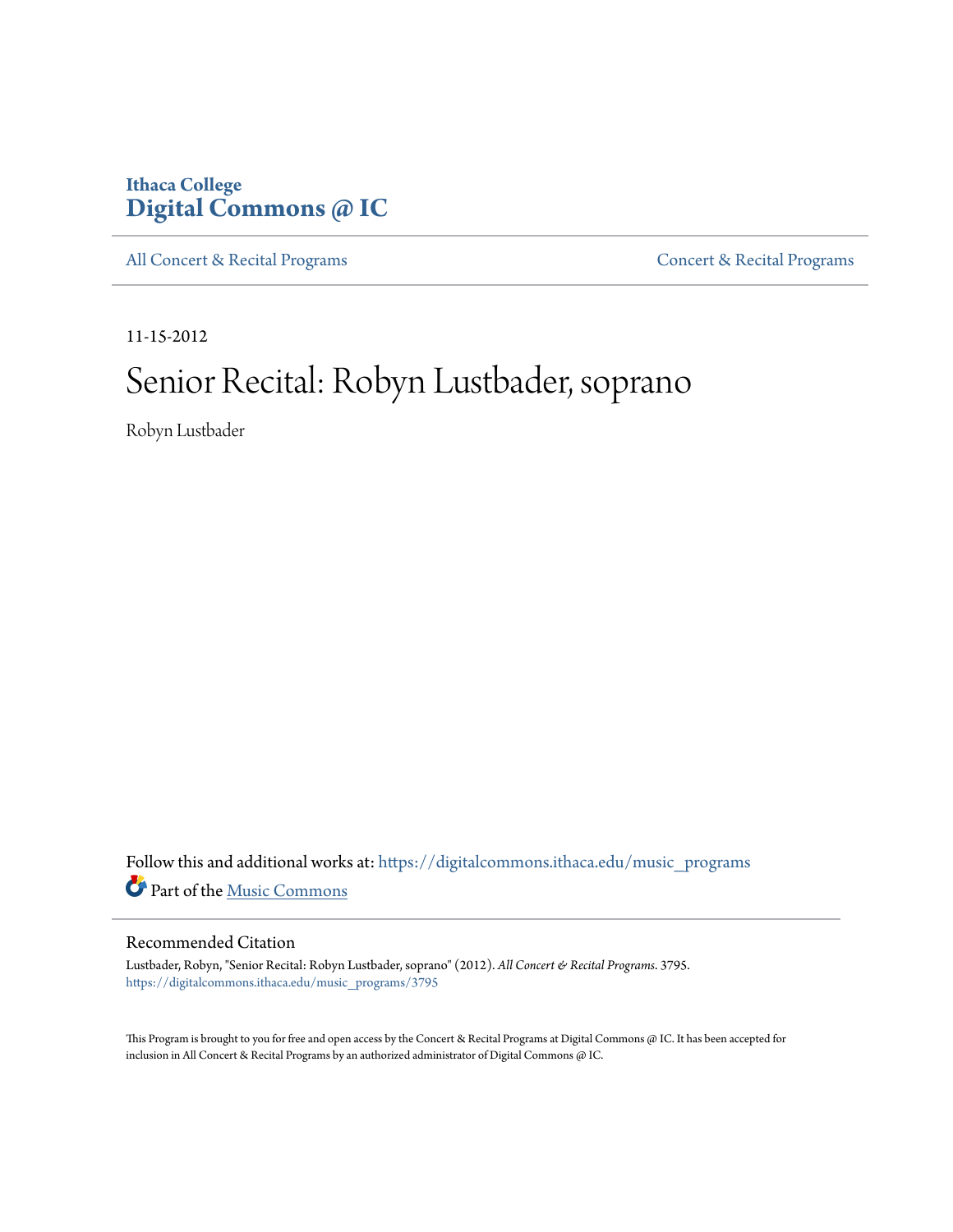# **Senior Recital:** Robyn Lustbader, soprano

Mengfei Xu, piano

Ford Hall Thursday November 15th, 2012 8:15 pm



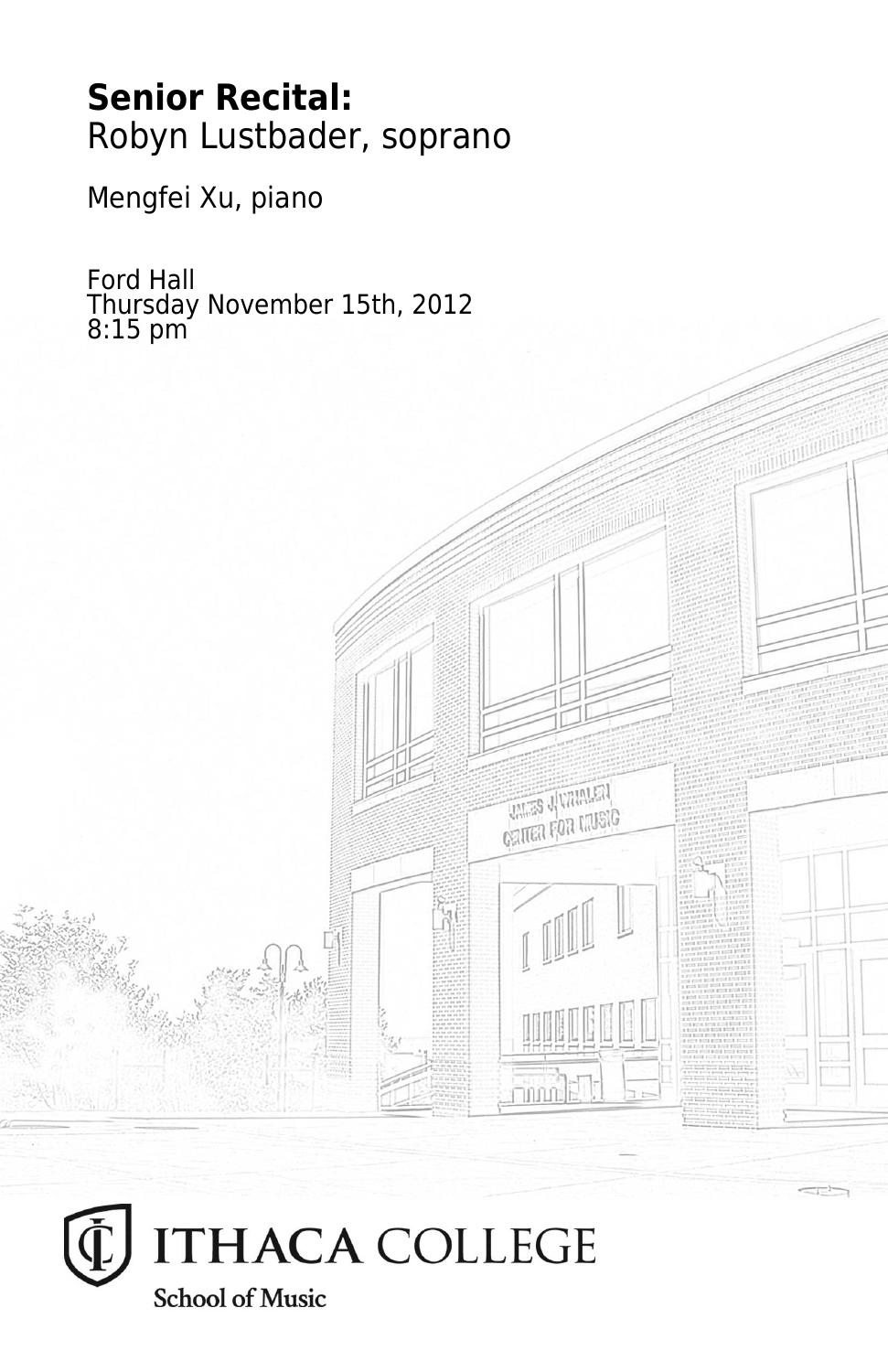# **Program**

La Gita in Gondola Gioacchino Rossini Aragonese (1792-1868)

Gigerlette, from Brettl-lieder, no. 6<br>Suleika

Die Spröde

Arnold Schoenberg (1874-1971) Fanny Mendelssohn-Hensel (1805-1847) (1860-1903)

Piangeró la sorte mia from Giulio Cesare George Frideric Handel (1689-1759)

# **Intermission**

Villanelle from Nuits d'Eté, no. 1 Zaïde from Feuilles d'album, no. 1

Extinguish My Eyes from Two Love Songs Solitary Hotel

Men With Small Heads from Men With Small Heads, no. 1

The Glamorous Life from A Little Night Music Stephen Sondheim (b.1930)

This recital is in fulfillment of the degree Voice Performance and Music Education. Robyn Lustbader is from the studio of Patrice Pastore.

Hector Berlioz (1803-1869)

Leonard Bernstein (1918-1990<br>Samuel Barber (1910-1981) Lori Laitman (b. 1955)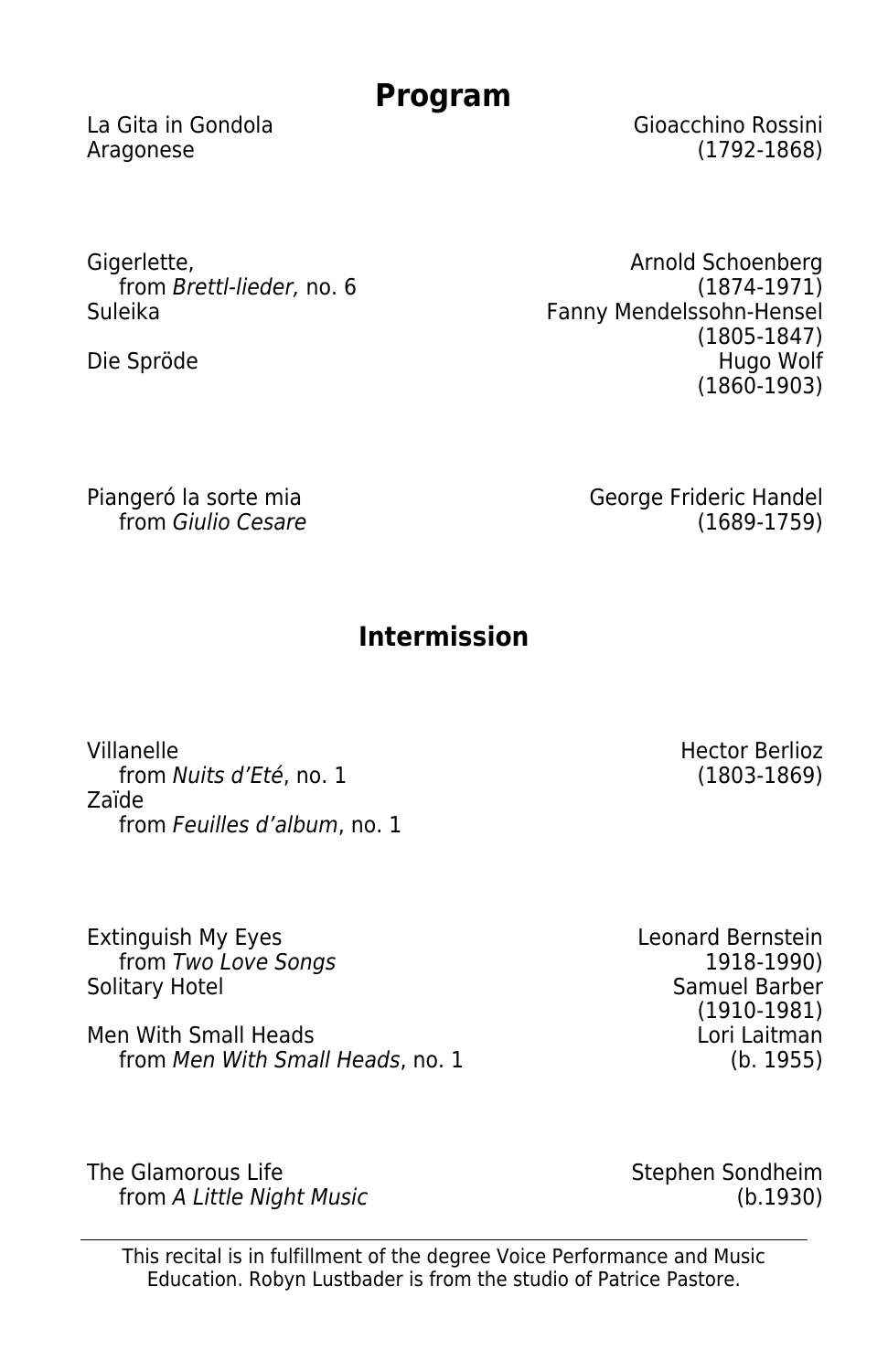## **Translations**

#### **La Gita in Gondola**

Voli l'agile barchetta Fly, quick little boat Voga, voga o marinar **Row, row oh boatman**<br>Or ch'Elvira, mia diletta Now that Elvira, my de A me in braccio, sfida il mar! is in my arms, defy the sea! Una vela non appar **Not** a sail is in view Tutto invita a sospirar Tutto invites our sighs Voga, voga o marinar Row, row oh boatman Se ad un bacio amor t'invita If love invites you to a kiss

Sol nel bacio del'amor **Only in the kiss of love** Ma giá un zeffiro sereno But already a soft breeze Dolce ondeggia il mar sweetly ripples the sea Vieni Elvira a questo seno Come Elvira to my heart Viene e apprendi a palpitar! Come and discover how it

Now that Elvira, my delight Brilla in calma, la laguna The lagoon shimmers in calm Pallidetta é in ciel la luna The pale moon crosses the sky Non temer, mio bel tesor Do not be afraid, my precious one Tu saprai che sia la vita You will realize that life exists beats!

#### **Aragonese**

Mi lagneró tacendo<br>
Della mia sorte amara, ah! About my bitter fate, ah! Della mia sorte amara, ah!

Ma ch'io non t'ami, o cara, But that I should not love you, oh dearest, non lo sperar da me.  $\frac{1}{2}$  do not hope for that from me. Crudel, in che t'offesi Cruel one, how did I offend you, farmi penar cosí? that you make me suffer like this? Crudel! Non lo sperar da me. Cruel one! Do not hope for that from me.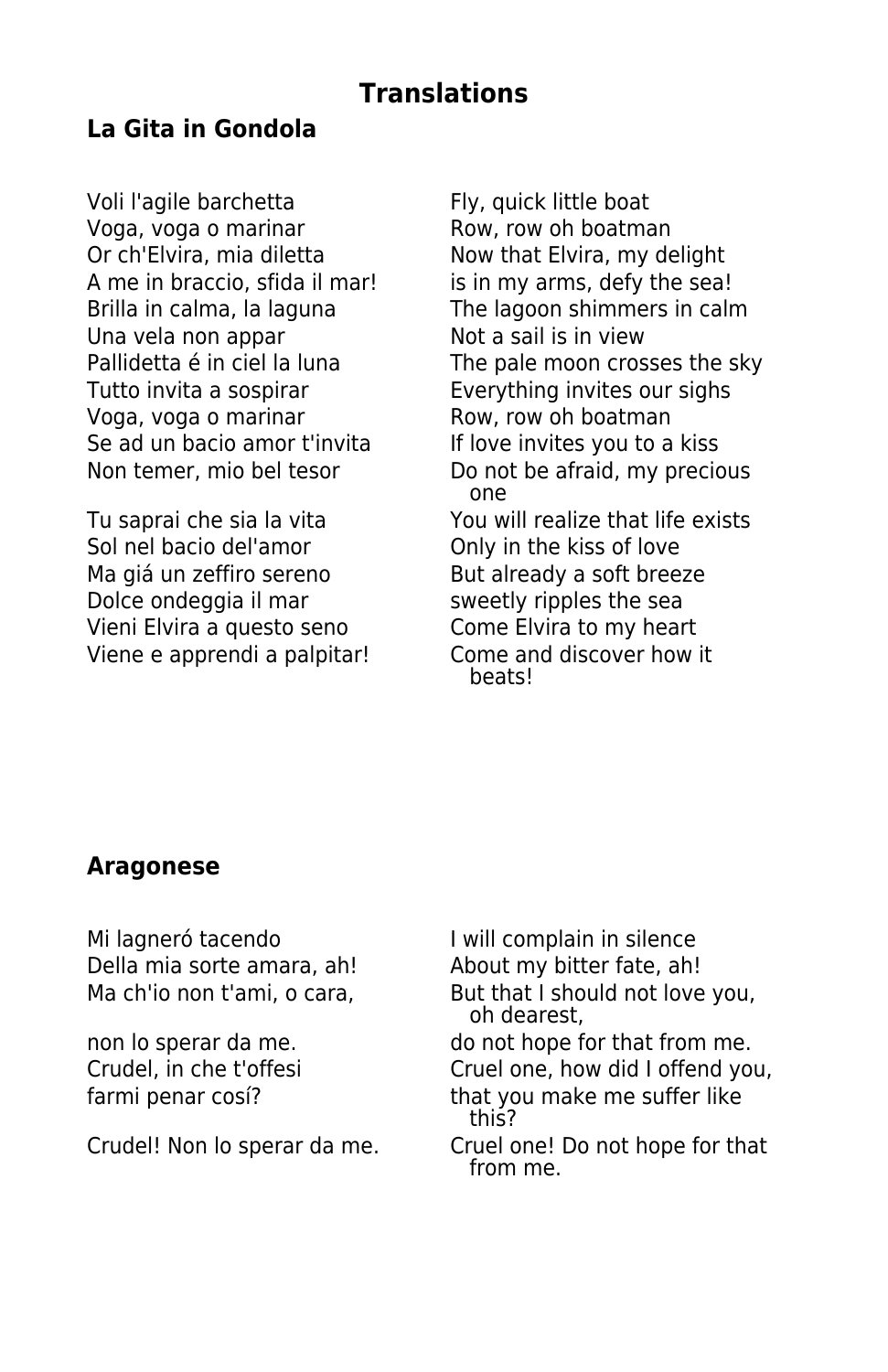# **Gigerlette**

 ein zum Tee. tea. Ihre Toilette war gestimmt<br>
auf Schnee: white as snow:

angetan.

sähe Gigerlette would look upon Gigerlette Wohlgefällig an. With pleasure. War ein rotes Zimmer. A red room it was, drin sie mich empfing, in which she received me, Gelber Kerzenschimmer Yellow candlelight in dem Raume hing. Shimmered in the space. Und sie war wie immer **Example 2** And as always, Nie vergess ich's, nimmer: Never can I forget it: Weinrot war das Zimmer, The room was as red as

Und im Trab mit Vieren **And in a trot on all fours**  fuhren wir zu zweit the two of us went In das Land spazieren, For a ride in that land das heisst Heiterkeit. The called happiness. Dass wir nicht verlieren That we not lose

Sass bei dem Kutschieren in the background, near

mit den heissen Vieren berched Cupid. Amor hinten auf.

Fräulein Gigerlette lud mich Miss Gigerlette invited me to

white as snow:

Ganz wie Pierrette war sie She was done up exactly like<br>angetan. She referred.

Selbst ein Mönsch, ich wette, I'd wager that even a monk

Leben und Esprit. She was full of life and spirit.

wine,

Blütenweiss war sie. She was white as a blossom.

Zügel, Ziel und Lauf rein on the course of our destination, our ardent limbs,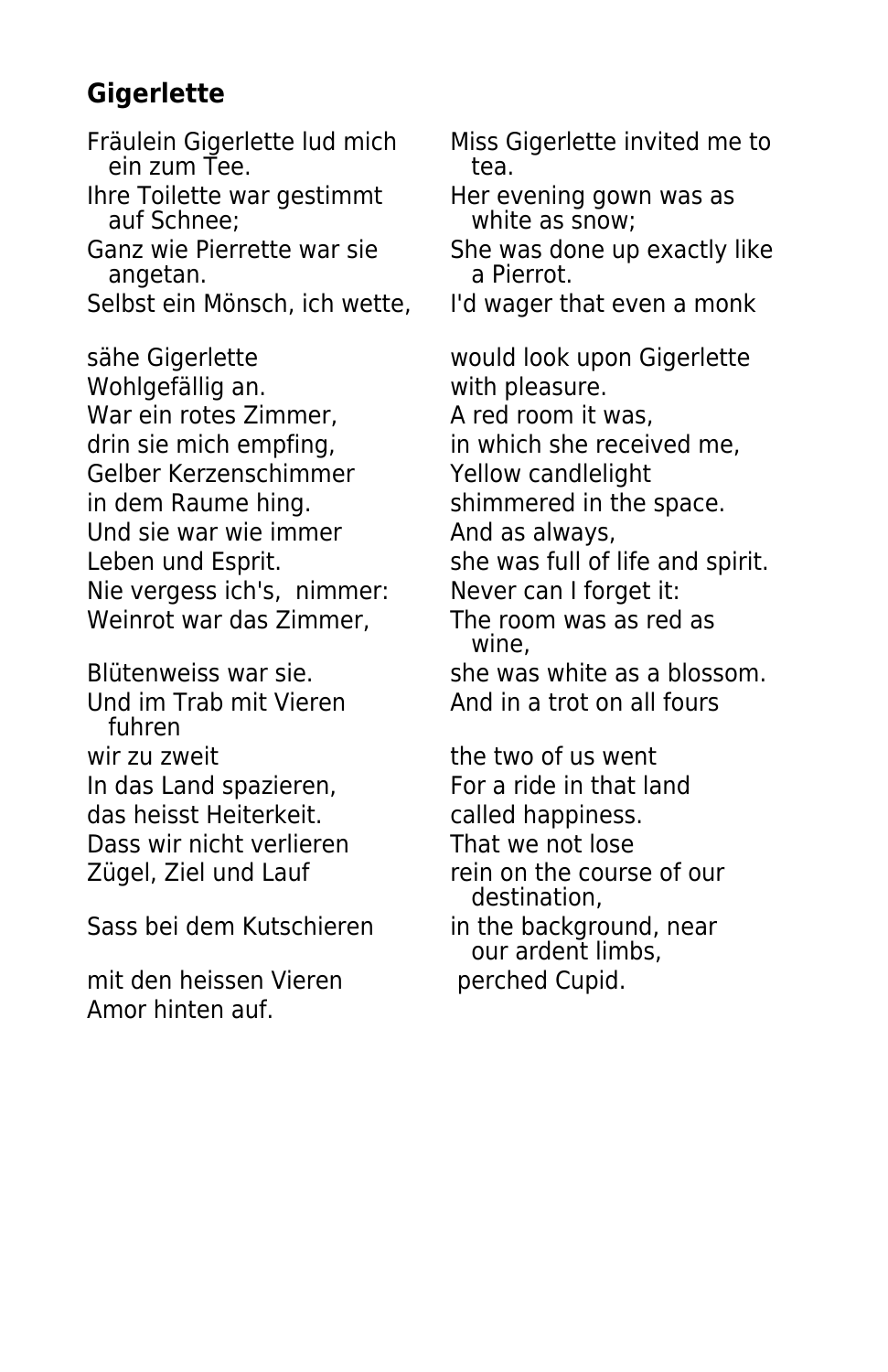# **Suleika**

- Ach, um deine feuchten Ah, your moist wings, Schwingen,
- beneide:
- bringen
- Was ich in der Trennung Of what I suffer in our<br>leide! Separation!

- eckt im Busen stilles awakens in my breast a<br>Sehnen: silent longing;
- 
- Stehn bei deinem Hauch in Stand in tears from your<br>Tränen. Stand in teath. Tränen.
- Wehen<br>Kühlt die wunden
- 
- Augenlieder;<br>Ach, für leit musst' ich vergehen,<br>Hofft ich nicht zu sehn in
- 
- Eile denn zu meinem Lieben, Hurry then to my beloved,
- Herzen;
- betrüben
- Und verbirg ihm meine and conceal my pain. Schmerzen.

Sag' ihm aber, sag's Tell him, but tell him bescheiden: modestly, Seine Liebe sei mein Leben, that his love is my life,<br>freudiges Gefühl von beiden And a joyous sense of both freudiges Gefühl von beiden Wird mir seine Nähe geben. will his presence give me.

West, wie sehr ich dich West wind, how much I envy<br>beneide: them: them:

Denn du kannst ihm Kunde For you can bring him tidings

separation!

Die Bewegung deiner Flügel The movement of your wings<br>Weckt im Busen stilles awakens in my breast a silent longing;

- Blumen, Augen, Wald und Flowers, meadows, forests<br>Hügel, and hills, and hills,
	-
- Doch dein mildes sanftes Yet your mild, gentle blowing

cools my aching eyelids;

ah, for sorrow I would die,

offt ich nicht zu sehn in If I could not hope to see him<br>wieder. again.

Spreche sanft zu seinem Speak softly to his heart;

Doch vermeid' ihn zu But don't distress him,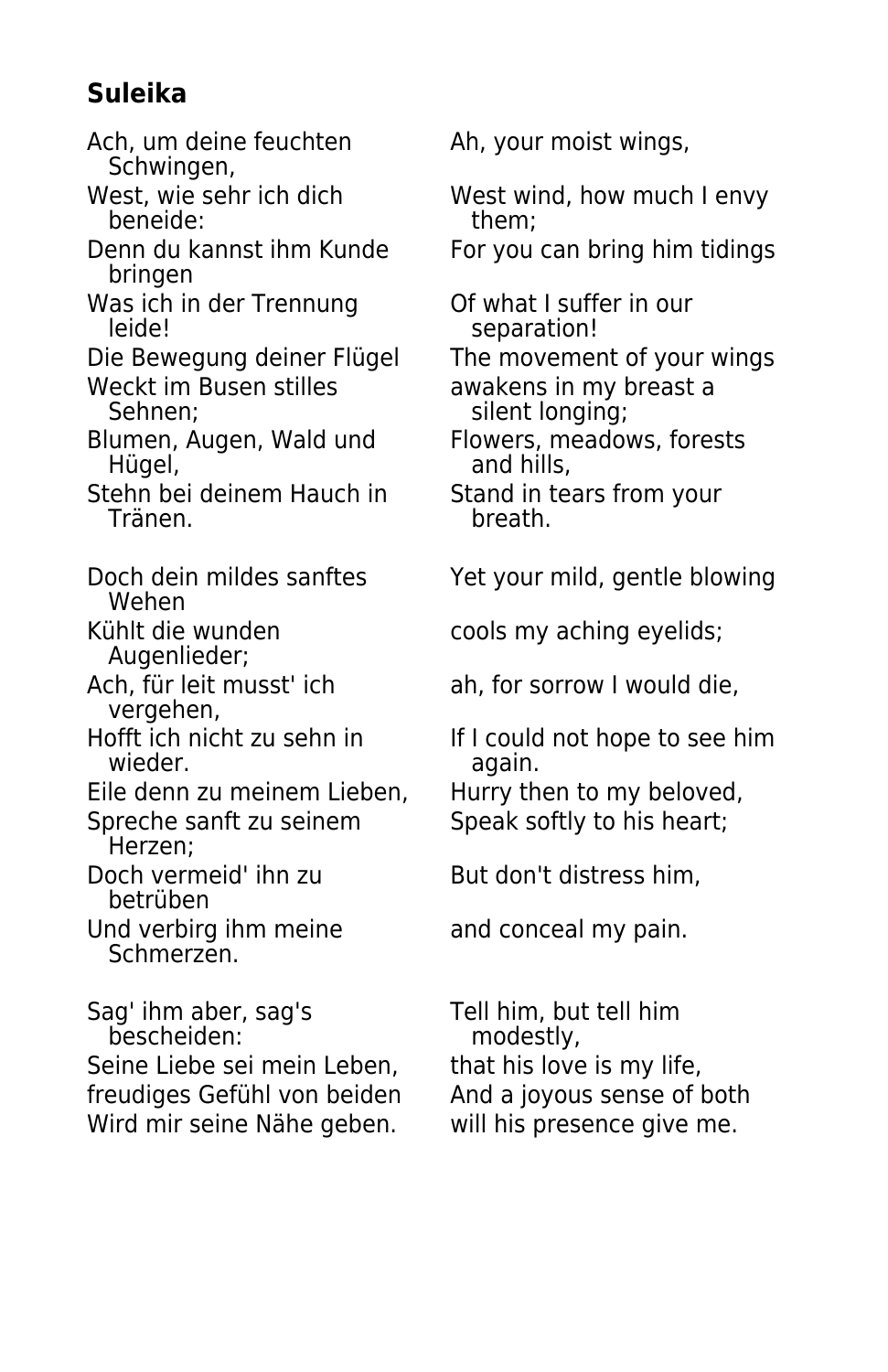#### **Die Spröde**

An dem reinsten Frühlingsmorgen On the clearest of spring mornings

Jung und schön und ohne Sorgen, young and fair and carefree, Dass es durch die Felder klang, so that it resounded through the

So la la! Lerallala! So lala! Lerallala!

Thyrsis both ihr für ein Mäulchen Thyrsis offered her, just for one

Zwei, drei Schäfchen gleich am Ort, two lambkins, three, on the spot.<br>Schalkhaft ein blickte sie ein som the looked at him roquishly for a Weilchen<sup>,</sup>

So la la! Lerallala! So lala! Lerallala!

Und der Dritte bot sein Herz; and the third his heart; Doch sie trieb mit Herz und but she jested with Bändern So wie mit den Lämmern Scherz, heart and ribbons as with the

Ging die Schäferin und sang, The shepherdess went walking and singing,

fields-

kiss,

She looked at him roguishly for a<br>while.

Doch sie sang und lachte fort: but then went on singing and laughing:

Und ein andrer bot ihr Bänder. And another offered her ribbons,

 lambs: Nur lala! Lerallala! Just lala! Lerallala!

#### **Piangeró la sorte mia**

 $\acute{E}$  pur cosí in un giorno  $\qquad \qquad$  And so thus in a day, perdo fasti e grandezze? I lose pomp and grandeur! Ahi, fato rio! Ah, cruel fate! é forse estinto, is perhaps dead, al viver mio. **For the all viver mine** and viver mine.

Piangeró la sorte mia, and i will weep for my fate, Si crudele e tanto ria Some Contractor Contractor Some Cruel and so unjust Fatta spettra agiteró. **El proportado este a mundo estudir el proportado en la m**agneta.

Cesare, il mio bel nume Caesar, my beautiful protecting god Cornelia e Sesto innermi son, Cornelia and Sesto are defenseless, né sanno darmi soccorso! and are unable to render me help! O Dio! Non resta alcuna speme Oh God! There remains no hope

Finché vita in petto avró. and as long as I have life in my breast. Ma poi morta! D'ogni intorno But when dead! From all around Il tiranno e notte e giorno I will haunt the tyrant night and day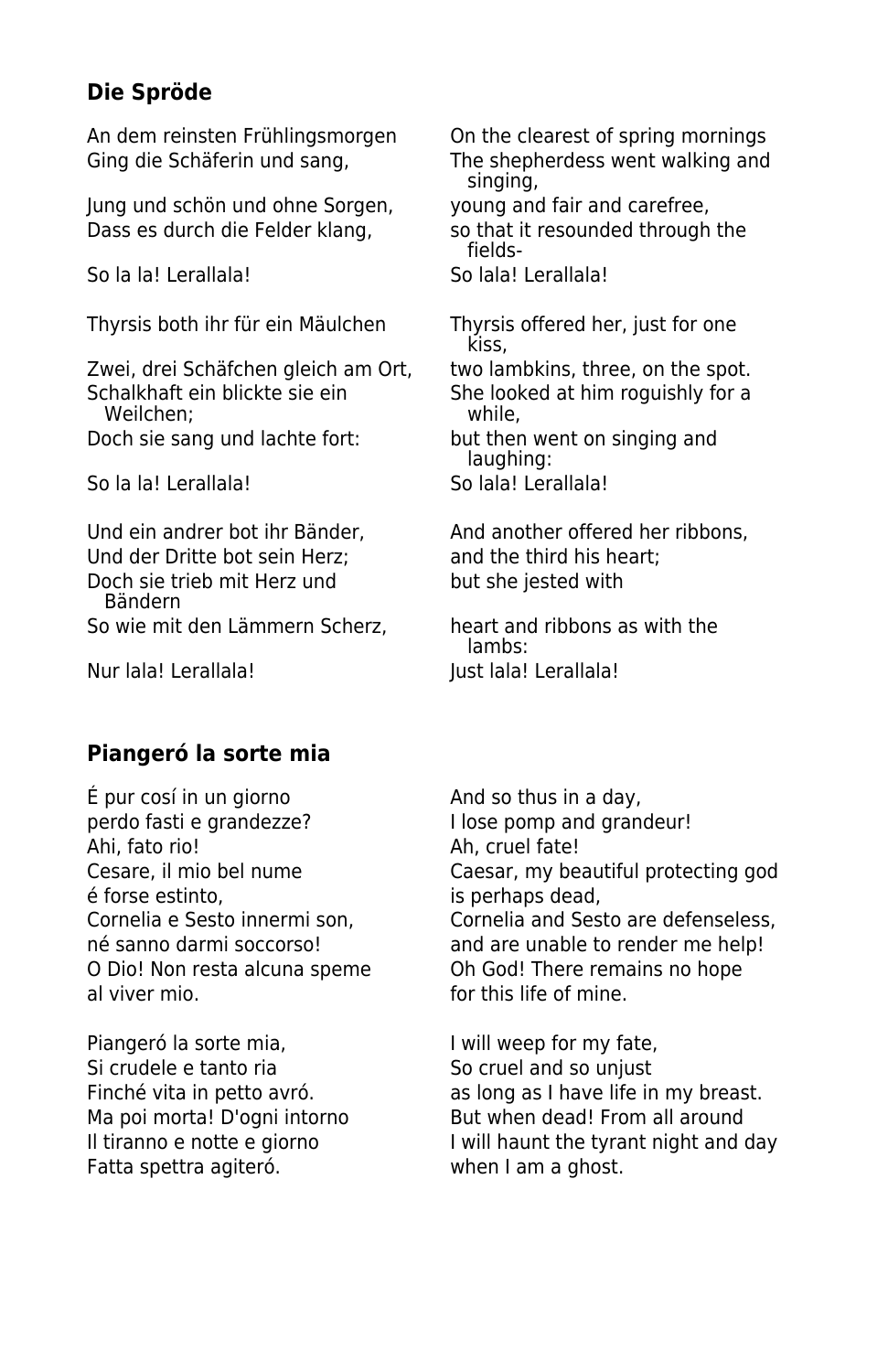# **Villanelle**

nouvelle,

Quand auront disparu les froids, When the cold has vanished,

Pour cueillir le muguet aux bois; to gather the liles of the valley

Le printemps est venu, ma<br>belle:<br>beauty,<br>beauty,

Et l'oiseau, satinant son aile, and the bird, preening its wing,

Oh! Viens donc sur ce banc de Oh! Come to this mossy bank, mousse

amours,

courses, course,

Et le daim au miroir des sources and the deer, mirrored in the

penché;

Puis chez nous tout heureux, Then, to our home we will<br>tout aises. Then, all happy, all

Revenons rapportant des fraises Let us return, bringing<br>des bois. strawberries of the w

Quand viendra la saison When the new season comes,

Tous les deux, nous irons, ma<br>belle. More beauty. belle. my beauty,

in the woods;

Sous nos pieds égrénant les<br>peris of dew<br>pearls of dew pearls of dew

Que l'on voit, au matin entil that we see in the morning<br>trembling. trembling,

Nous irons écouter les merles we will go to hear the blackbirds<br>Siffler<br>Siffler singing.

beauty,

C'est le mois des amants béni; It the month blessed by lovers,

Dit des vers au rebord du nid. sings his verses on the edge of the next.

Pour parler de nos beaux To speak of our beautiful love,

Et dis-moi de ta voix si douce: and tell me with your voice so<br>"Toujours!" sweet: "Forever!" sweet: "Forever!"

Loin, bien loin, égarant nos Far, very far, straying from our

Faisons fuir le lapin caché, we make the hidden rabbit flee,

spring,

Admirant son grand bois admires his great lowered<br>
oenché: antiers:

return, all happy, all content,

En paniers, enlacant nos doigts, Like interwoven baskets are our fingers,

strawberries of the woods.